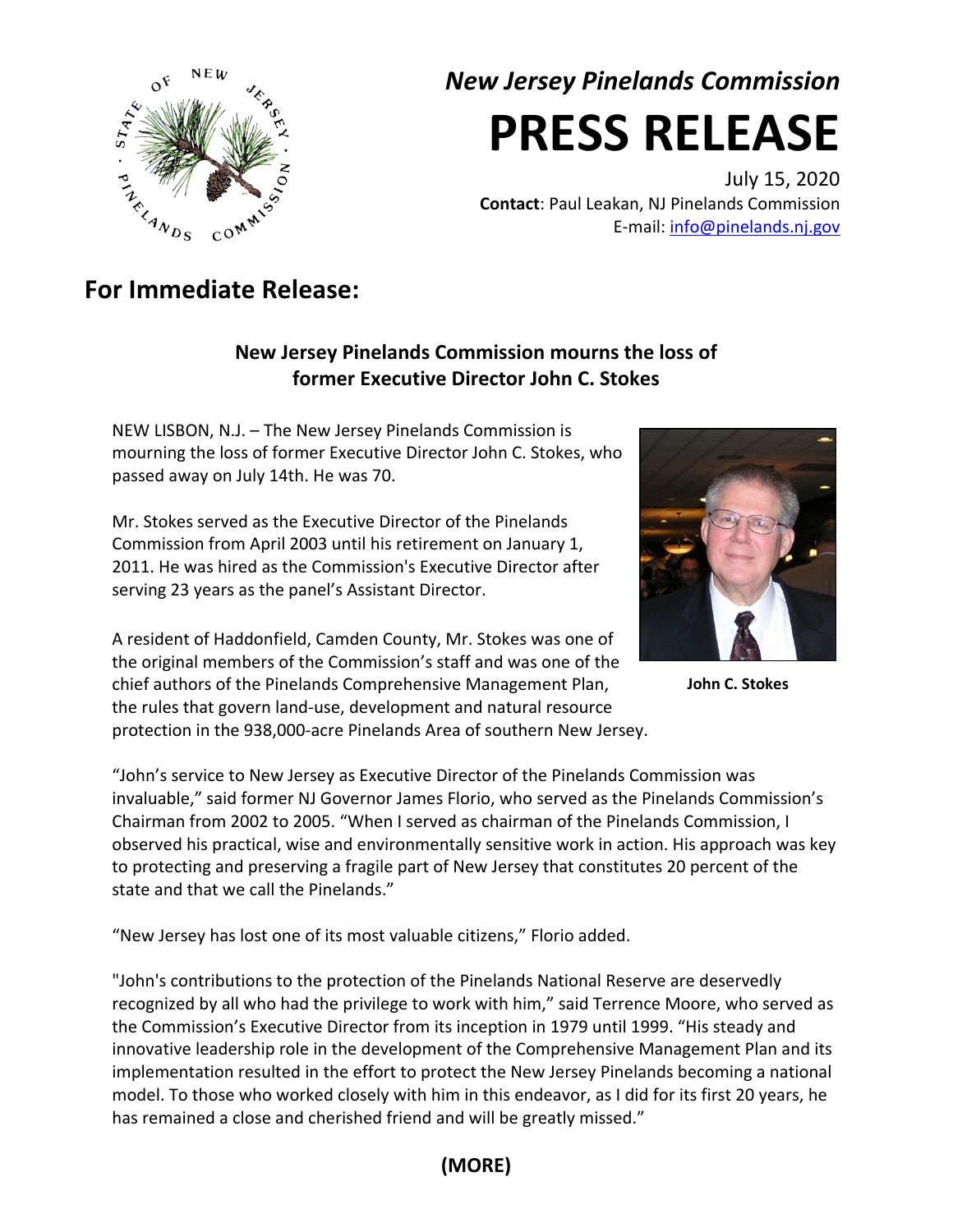#### **Pinelands Press Release**

*Page 2 …*

"John Stokes played a critical role in building and bolstering the Pinelands preservation effort, and I thought he was an effective Executive Director who brought strong leadership and professionalism to the Commission," said Commission Chairman Richard Prickett.

"I personally think there are few people that have done more to advance the cause of Pinelands preservation than John Stokes, both from his early days as a staff member to his leadership as Executive Director," said Alan W. Avery, Jr., who is the Commission's Vice Chairman and served on the Commission from 1983 to 2005 before being reappointed in December 2013.

"John Stokes was a giant in the protection of the New Jersey Pinelands," said Betty Wilson, who served as the Chairperson of the Commission from 2005 to 2008. "He dedicated his professional life to the preservation of the Pinelands National Reserve. All who knew and worked with John felt his deep personal and professional commitment to the preservation of the New Jersey Pinelands. The Pinelands National Reserve stands as a monument to John's dedication, his intelligence and his steady hand of leadership."

The Pinelands Commission is an independent state agency that is governed by a 15 member board of unpaid representatives who are appointed by the New Jersey Governor, the seven counties in the Pinelands and the U.S. Secretary of the Interior. The Commission is charged with preserving, protecting and enhancing the natural and cultural resources of the Pinelands, which is located in portions of Atlantic, Burlington, Camden, Cape May, Cumberland, Gloucester and Ocean counties.

As Executive Director, Mr. Stokes was responsible for the daily operations of the Commission and its staff of 43 planners, scientists, environmental reviewers, educators and others. Under Stokes' leadership, the Pinelands Commission:

 Established the Pinelands Conservation Fund, which has since helped to permanently preserve nearly 9,000 acres of land in the Pinelands and has financed numerous, critical Pinelands research and planning projects;

■ Instituted innovative conservation measures in the Toms River and Oyster Creek Basins (Ocean County) that serve to better protect more than 7,000 acres of ecologically-important lands in those areas;

■ Adopted 15 amendments to the Pinelands Comprehensive Management Plan; and

 Launched a multi-year study of the Kirkwood-Cohansey aquifer system that lies beneath the Pinelands and contains trillions of gallons of water.

Among other activities, Mr. Stokes served as the Chairman of the Haddonfield Planning Board, as a member of the Haddonfield Environmental Commission, as treasurer of the Camden County Council of Girl Scouts, as assistant district administrator of the National Little League,

### **(MORE)**